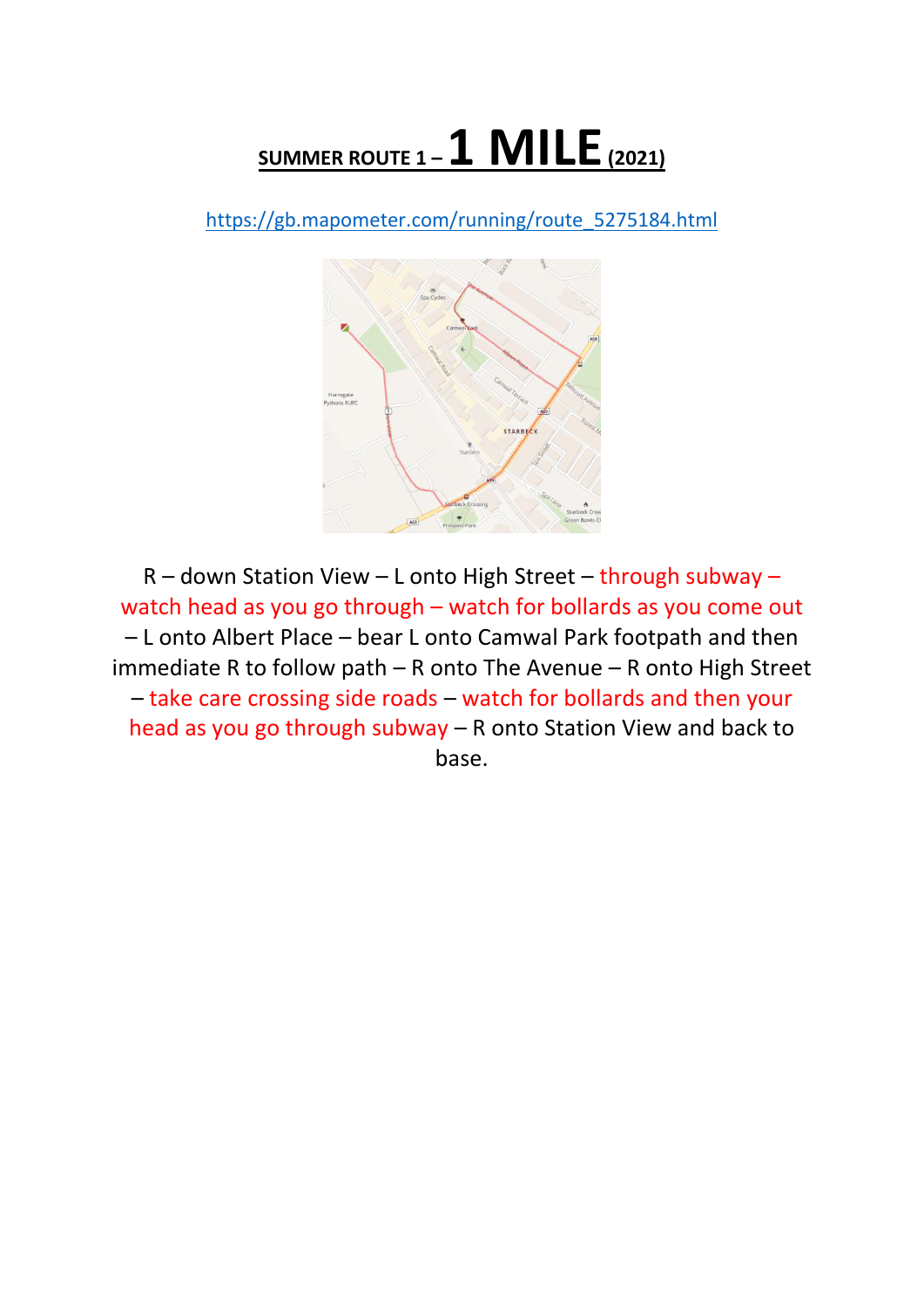## **SUMMER ROUTE 1 –2 MILE(2021)**

**[https://gb.mapometer.com/running/route\\_5275194.html](https://gb.mapometer.com/running/route_5275194.html)**



R – down Station View – L onto High Street – through subway – watch head as you go through – watch for bollards as you come out – L onto Albert Place – bear L onto Camwal Park footpath and then immediate R to follow path – L onto The Avenue – follow the road to the top and bear L onto the woodland path – follow path and turn L immediately you are through the tunnel – ascend path – L onto Bogs Lane – follow road – R onto High Street and follow road – take care crossing side roads – watch for bollards and then your head as you go through subway – R onto Station View and back to base.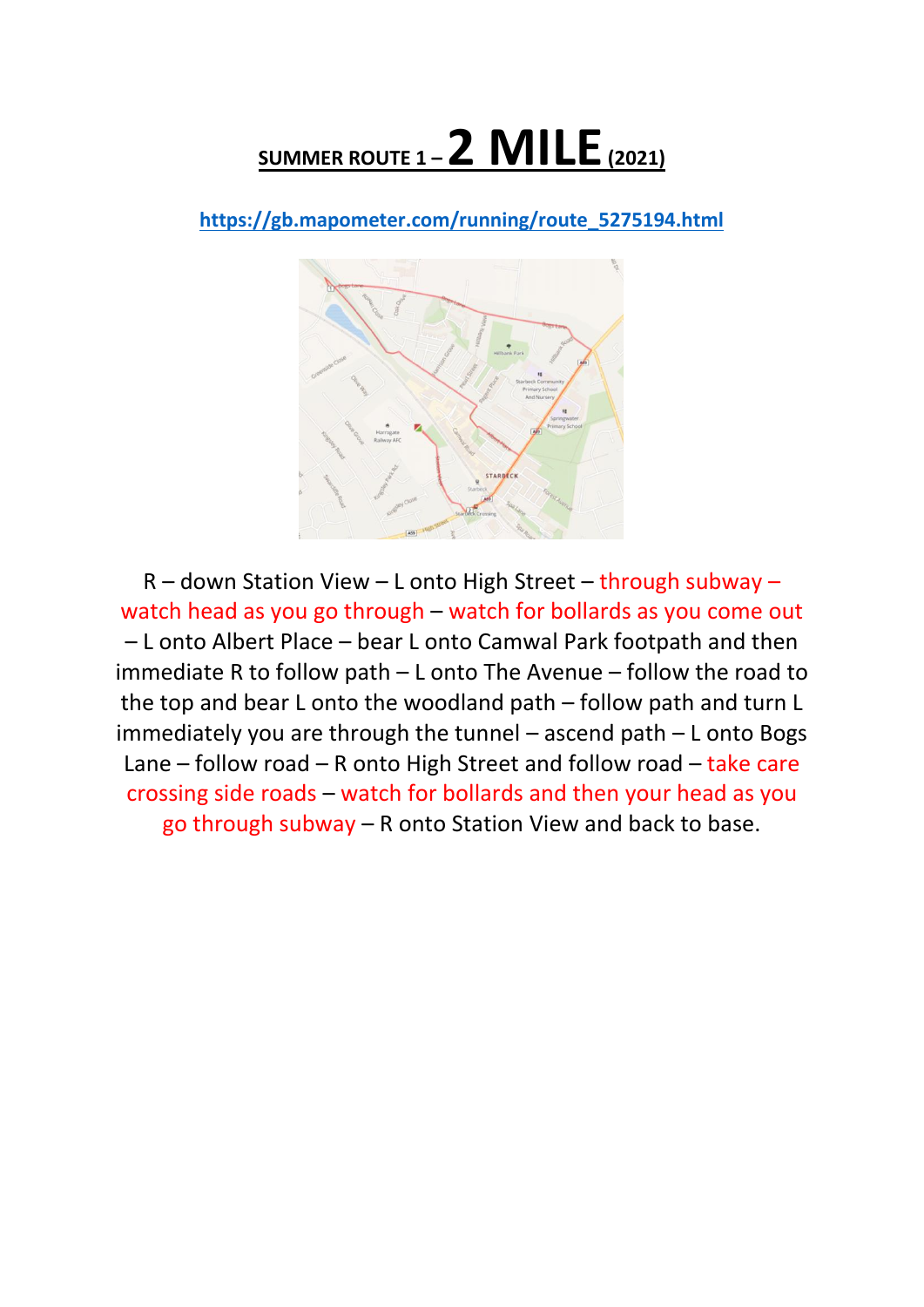## **SUMMER ROUTE 1 –3 MILE(2021)**

**[https://gb.mapometer.com/running/route\\_5275199.html](https://gb.mapometer.com/running/route_5275199.html)**



R – down Station View – L onto High Street – through subway – watch head as you go through – watch for bollards as you come out – L onto Albert Place – bear L onto Camwal Park footpath and then immediate R to follow path – L onto The Avenue – follow the road to the top and bear L onto the woodland path – follow path and turn L immediately you are through the tunnel – ascend path – L onto Bogs Lane – follow road and use zebra crossing near playing fields to cross to other side of road – straight on to crossroads – R onto pedestrian crossing and head onto Forest Lane – follow road over railway line taking care over tracks – R onto Crossways Drive – R onto Hookstone Chase – cross roundabout – R onto Greenfields Road – R onto Hookstone Grange Way – R onto Hookstone Grange Court – R onto Prospect Road – R onto High Street – use crossing - straight onto Station View and back to base.